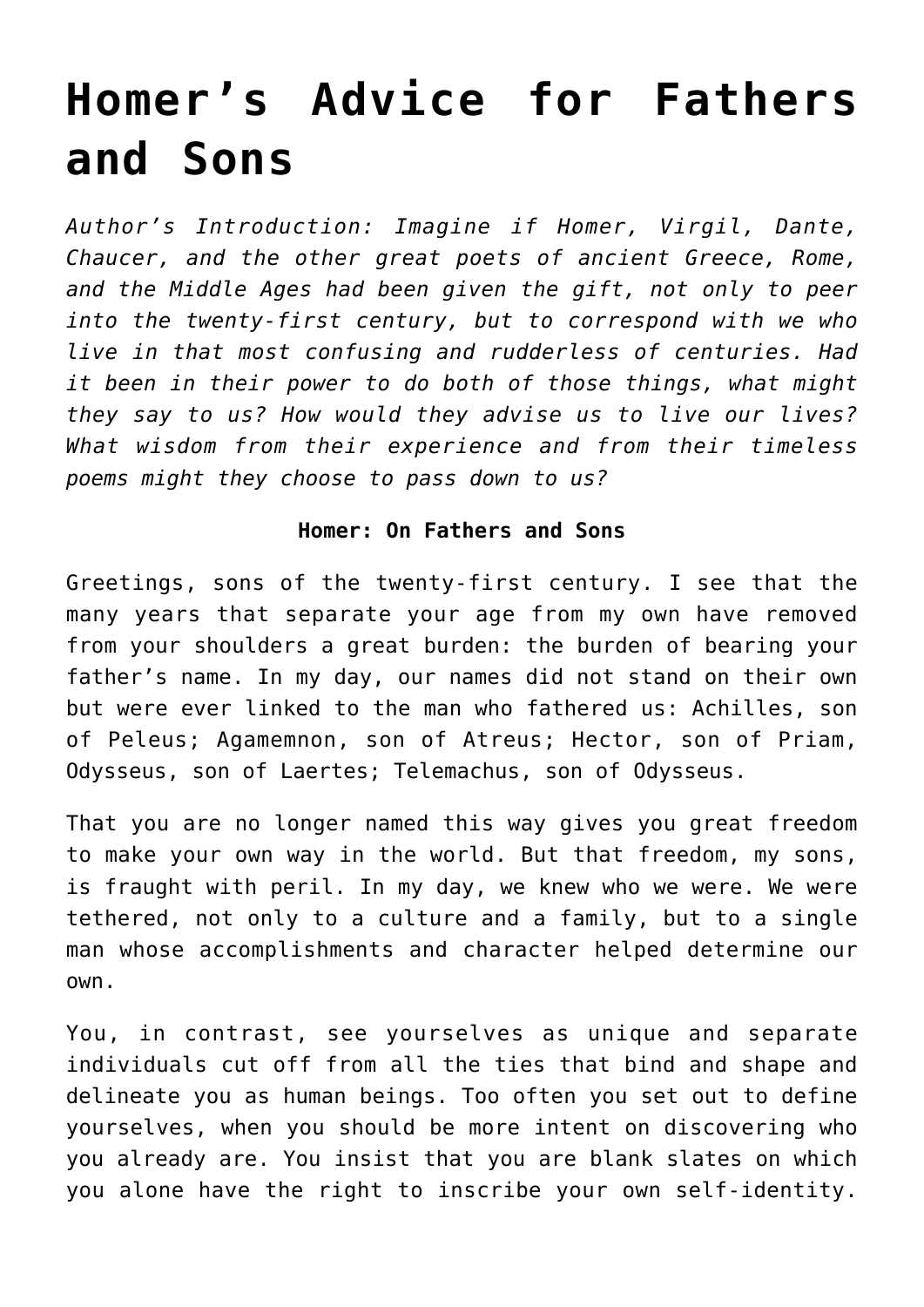But that is not what it means to be a man!

We are, all of us, circumscribed within a circle. That circle *does* limit and restrict us, but it also protects and preserves our humanity. Duties and responsibilities weigh down on us from every arc of the circle, but we meet those pressures with our own determination, our own giftedness, our own sense of self. Your true identity will emerge from the struggle between the two.

Too many of you want to step outside that circle. Indeed, you seem to think that you *must* leave the circle to become a full and functioning individual. I think the word you use is selfactualized. But your age is wrong about this. To step out of the circle is to cease to be an individual at all. A true individual is defined by his role in the family and the community. He can no more exist on his own than a vine can that has been cut off from the branch. He may seem strong for a day or a week, but he will eventually shrivel and die for lack of nourishment.

Consider my Telemachus. That poor young man grew up without his father, for Odysseus left Ithaca soon after Telemachus was born and spent ten years fighting at Troy and an additional ten struggling to get home. And yet, though Telemachus waited twenty years to see his father face to face, he knew well his father's reputation for courage and courtesy, for being skilled in battle and mannerly in speech, strong with his arms and smooth with his words.

That was the legacy that Odysseus left to his son, and, although he was not there to instruct him in that legacy, it nevertheless exerted a shaping force on the raw young Telemachus. When tempted to leave the path of virtue, Telemachus called up the image of his father and yearned to follow in his footsteps.

As the day arrived for Odysseus's long awaited return, the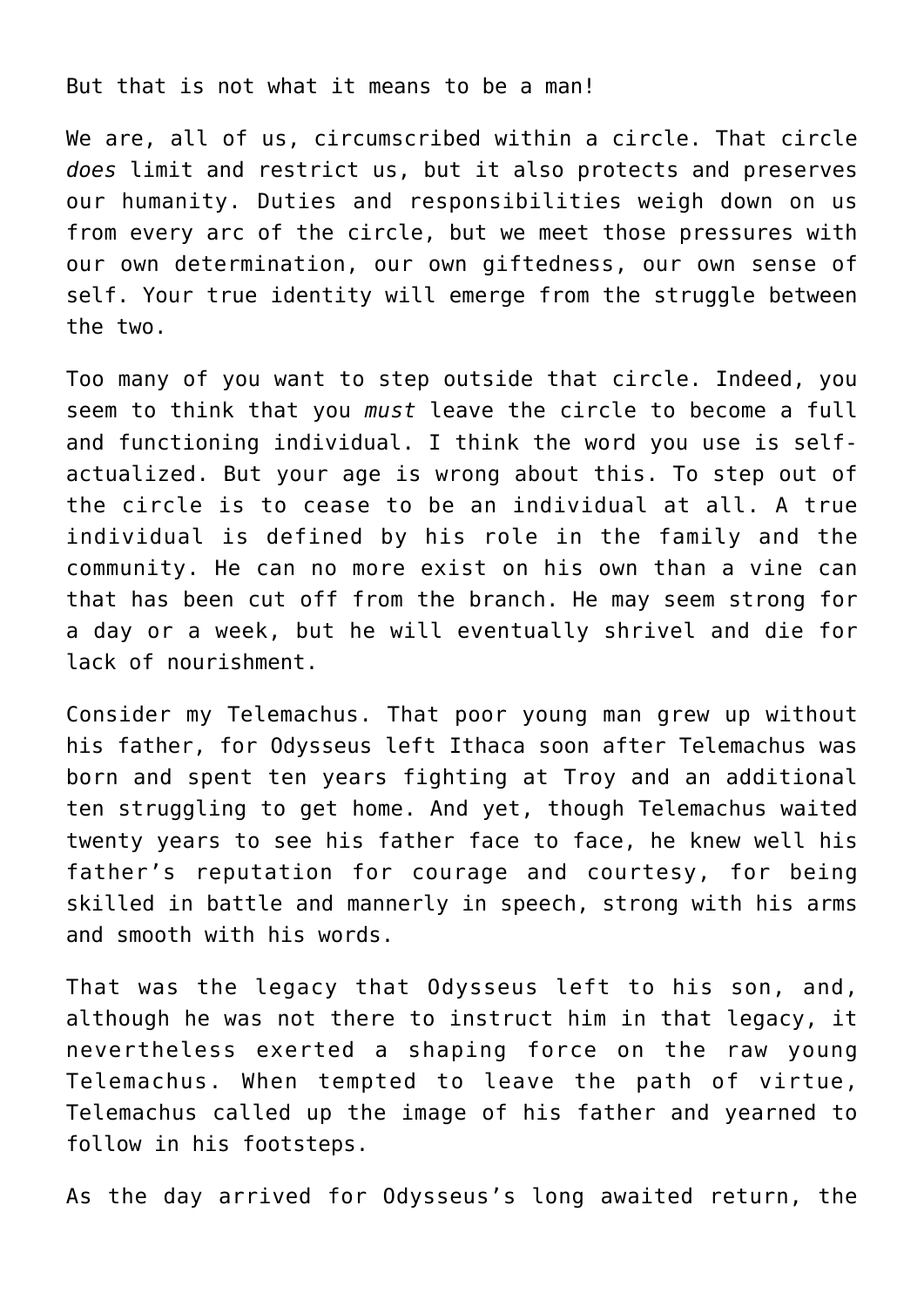goddess Athena came to Telemachus in disguise and challenged him to be a man: not any man, or man in the abstract, but a man to live up to his father's great deeds. She offered him more than a role model; she offered him a mantle to put on, an identity to step into. Not that he would be a carbon copy of his father, but that he would allow his own unique talents to be taken up into the path set for him by his absent father.

Telemachus did not balk at Athena's challenge, as if it were an affront to his own individuality. To the contrary, he owned it, took pride in it, used it as a tool for building his true individuality. He now knew fully who he was: the son of Odysseus, King of Ithaca, Sacker of Cities. With that knowledge imbedded in his heart, he was finally ready to stand up and assert his role, his purpose, and his identity.

Advised by Athena, he immediately set out on a journey to visit his father's war companions (Nestor and Menelaus) in order to learn news of his lost father. But that is surely not the only reason he took the journey. My Telemachus was hungry to meet those who had known his father firsthand. If anyone could tell him who he was, could assure him that he was indeed living up to his father's reputation, it would be those men who had spent a decade fighting by Odysseus's side.

In the end, Telemachus proved himself a worthy son and successor to his noble father. He even stood beside him and helped him to rid their home and their kingdom of the evil suitors who had been molesting his mother and devouring their property. He took up the destiny handed down to him by his father and added to it his own unique skills and passions.

Oh, dear sons of the twenty-first century, I encourage you to look to Telemachus as you shape your character and seek your way in life. Do not balk at those who call you to live up to your father's reputation. Do not define yourself against him, as so many of your age have done. If you do, you will dash yourselves on the rocks and miss out on your greater calling.